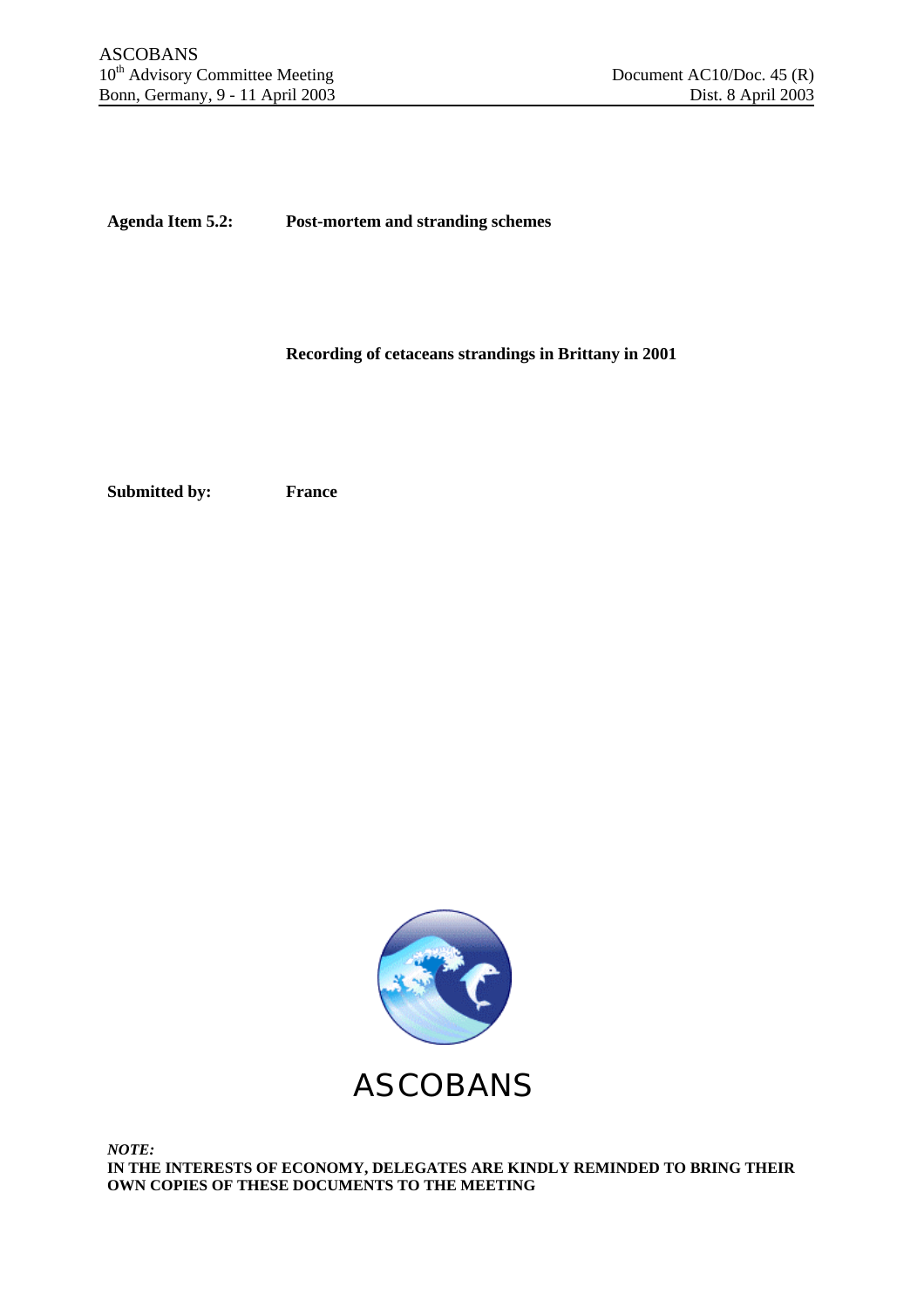# **Recording of cetaceans strandings in Brittany in 2001**



## **Céline Liret, Christine Dumas, Sami Hassani, Jean-Yves Le Clech, Patrick Le Menec, Yann Le Nozerh and Jean-Marc Ménégaz**

### **Marine Mammal Laboratory Oceanopolis-Brest**

This document presents the results of cetacean strandings observed in Brittany in 2001. Many persons have been involved in the project, among which the correspondents of the Brittany Stranding Network. We'd to like to thank for their participation and constant working effort: Stéphane Auffret, Jean-Louis Baranger, Vickie Beduneau, Gilles Bentz, Yves Brien, Didier Cadiou, Patrick Camus, Yannick Cherel, André Clique, Annette Collomb, Monsieur Coupa, Nathalie Delliou, Pierre Floch, Olivier Galant, Jacques Garreau, Gérard Gautier, Yvon Guermeur, Claude Hautefeuille, Christian Kerbiriou, Jean-Michel Lair, Jean-Yves Le Gall, Jean-Claude Le Gars, l'équipe de l'ONCFS de la région Bretagne, Catherine Pichot, Béatrice Pleven, Jo Pourreau, Catherine Robert, Jacques Ros, François Siorat, Eric Stéphan, Jean-Jacques Turbin as well as the technical services of the coastal cities and the different fire brigades involved.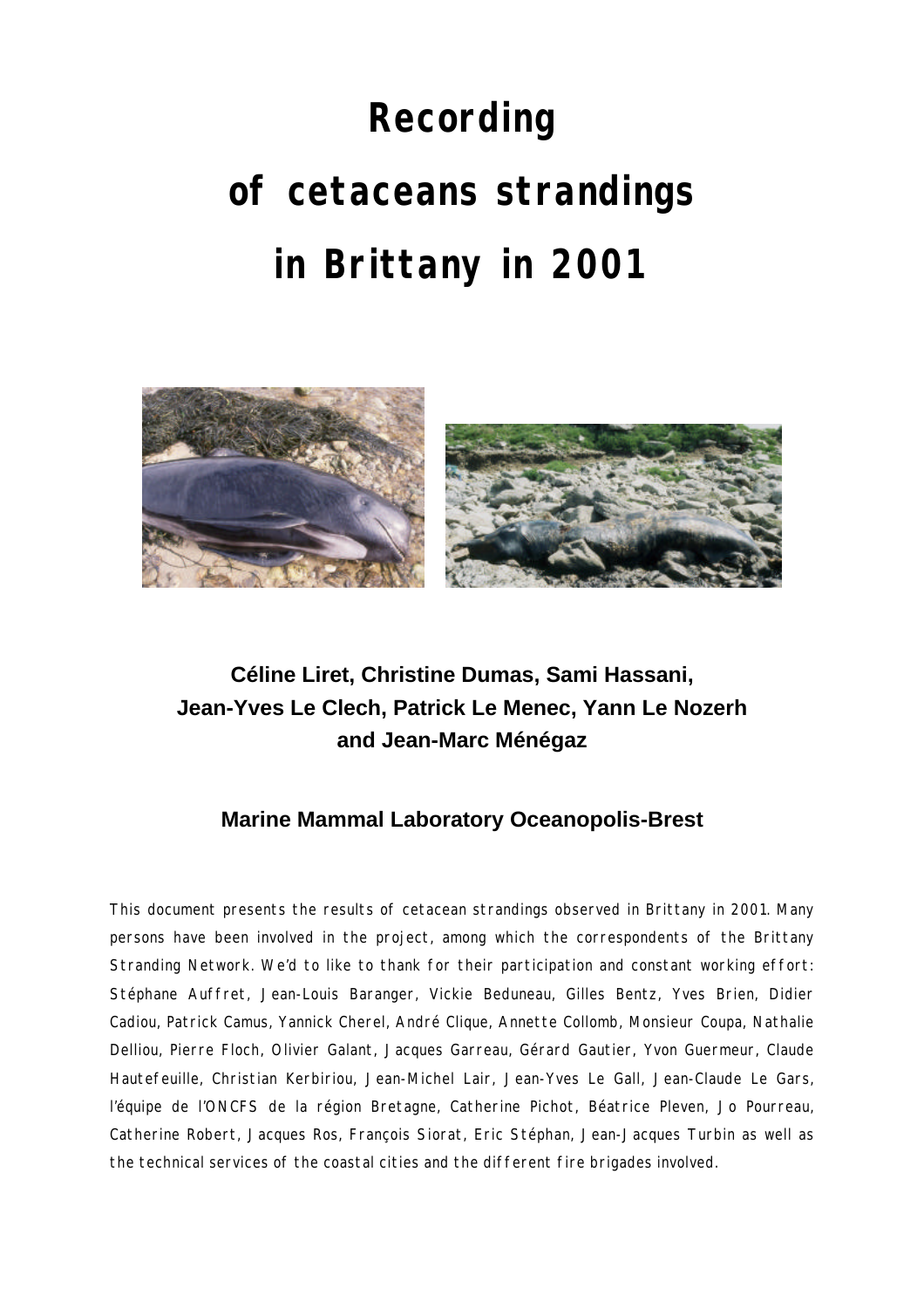#### **Inter-annual variations**

During 2001, 181 cetaceans stranded on the coasts of Brittany, among which 8 were still alive and released to the sea. Compared to 2000, this figures represents a 43% increase though no massive stranding was observed (only 6 common dolphins stranded alive in Kerlouan and released at sea). If we only take into consideration dead animals found between 1996 and 2001, the total number of animals recorded this year is above the average of 135 animals per year (Fig. 1).



Fig 1: Cetaceans found dead in Brittany between 1996 and 2001.

#### Species concerned:

The 173 cetaceans found dead in 2001 are divided as follows depending on the species:

- *Balaenoptera acutorostrata*: 1
- *Delphinidae sp*: 37
- *Delphinus delphis*: 101
- *Globicephala melas*: 7
- *Phocoena phocoena*: 18
- *Stenella coeruleoalba*: 5
- *Tursiops truncatus*: 4

These results show that the species could be identified in 79% of the cases. Generally speaking, the absence of identification resulted from a significantly advanced state of putrefaction or from the absence of jaws. In 2000, the identification rate was 76% and 77% in 1999. This value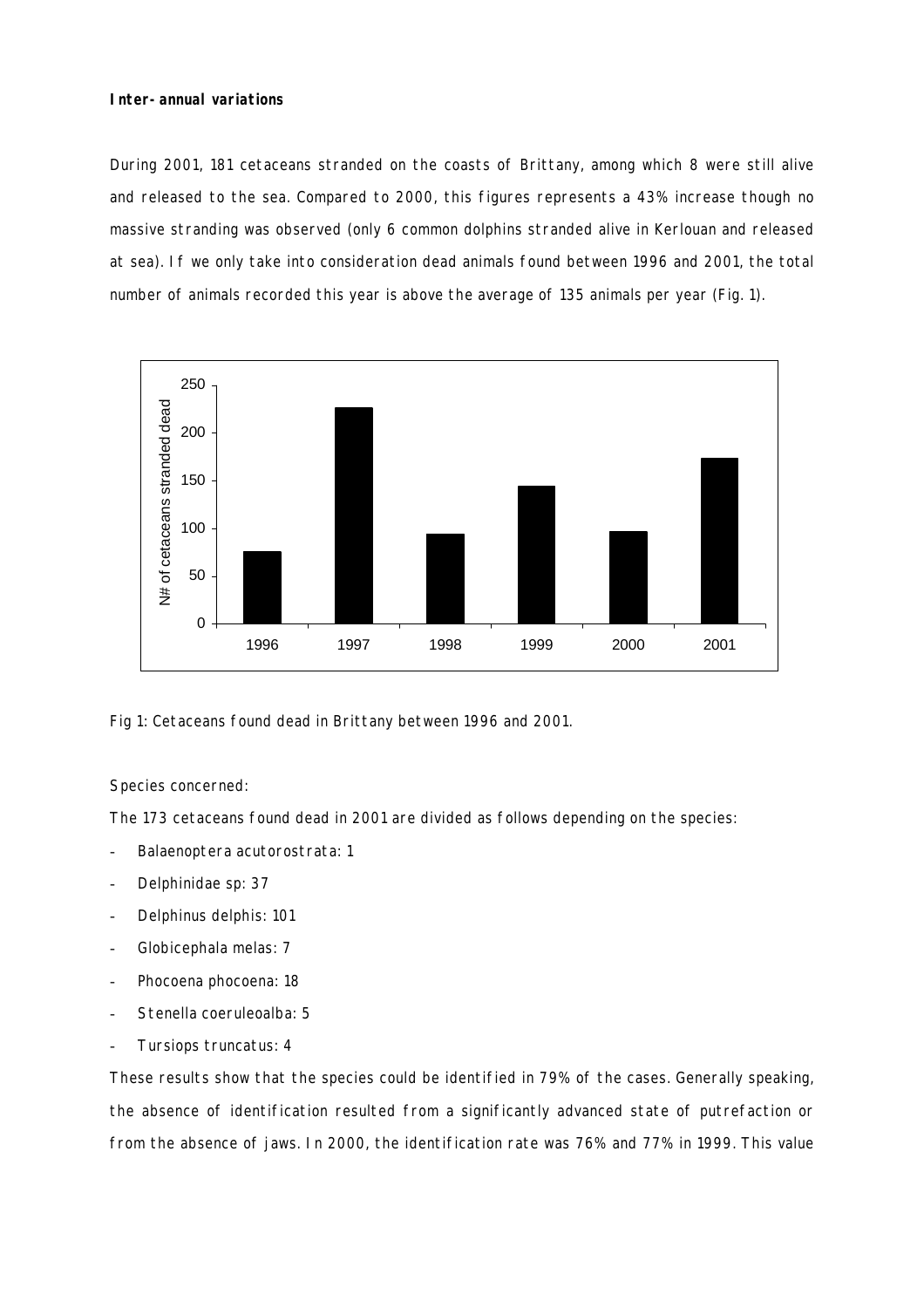remains relatively stable in time, except in 1997 during the massive strandings, during which a great number of animal remained unidentified (52%).

On our coasts, the most frequently stranded species is the common dolphin, which represented more than 50% of cetaceans stranding in 2001 (58%). This situation was also observed between 1998 and 2000 (Fig. 2). The small proportion recorded in 1997 results from the high number of unidentified cetaceans. In 2001, the second most frequent species was the harbour porpoise, as in 1999 (Fig. 2). Eighteen animals were found, which represents a relative frequency of 10% (maximum value observed since 1997). The number of harbour porpoises stranded increased by 72% in 5 years. Conversely, the number of strandings of other species remains in the proportions observed the previous years.



Fig. 2 Total number of common dolphins and harbour porpoises found dead in Brittany between 1997 and 2001.

The increase in the number of harbour porpoise strandings could reveal an increase in the abundance of the species along our coasts. The fact that these animals can be found on the littoral 12 month a year concords with this hypothesis (Fig. 3). It does not seem to be a seasonal or temporal presence in our coastal waters. Moreover, the state of decomposition of stranded porpoises reveals that they could not drift on long distances in the open sea (78% of them were between "fresh and putrefied").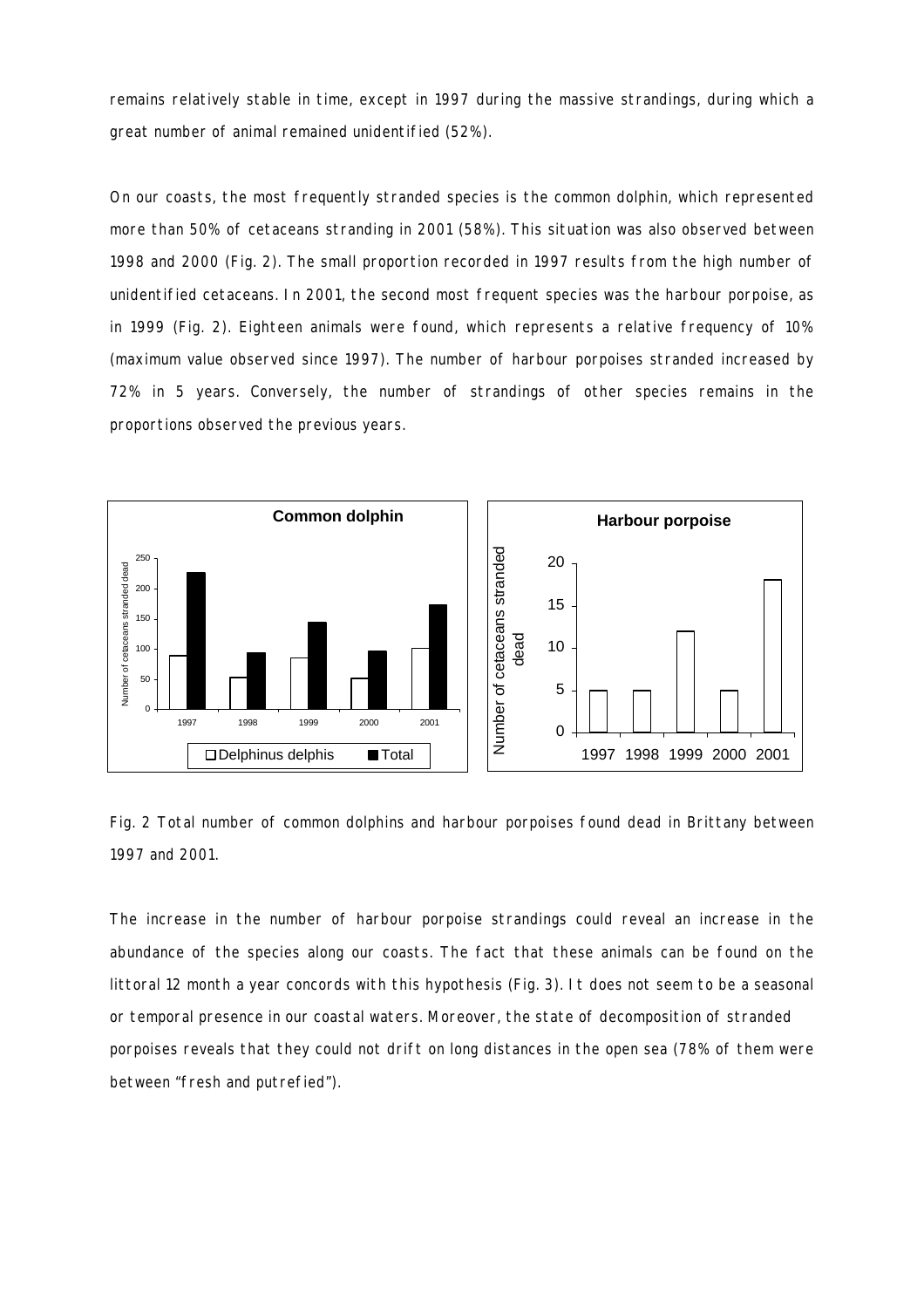

Fig 3. Temporal distribution of harbour porpoise strandings during 2001.

In 2001, harbour porpoises standings occurred on all the coasts of Brittany. Yet, more than 50% were found on the coasts of Finistère, corresponding to the areas 4 to 12 (area one start in northeastern Brittany other area continue westwards soutwards and eastwards until area 18 (Fig. 4).



Fig 4. Spatial distribution of harbour porpoise strandings in 2001.

The study of strandings and the gathering of data at sea in the years to come will allow us to check the hypothesis of a "coming back" of harbour porpoises in the coastal waters of Brittany.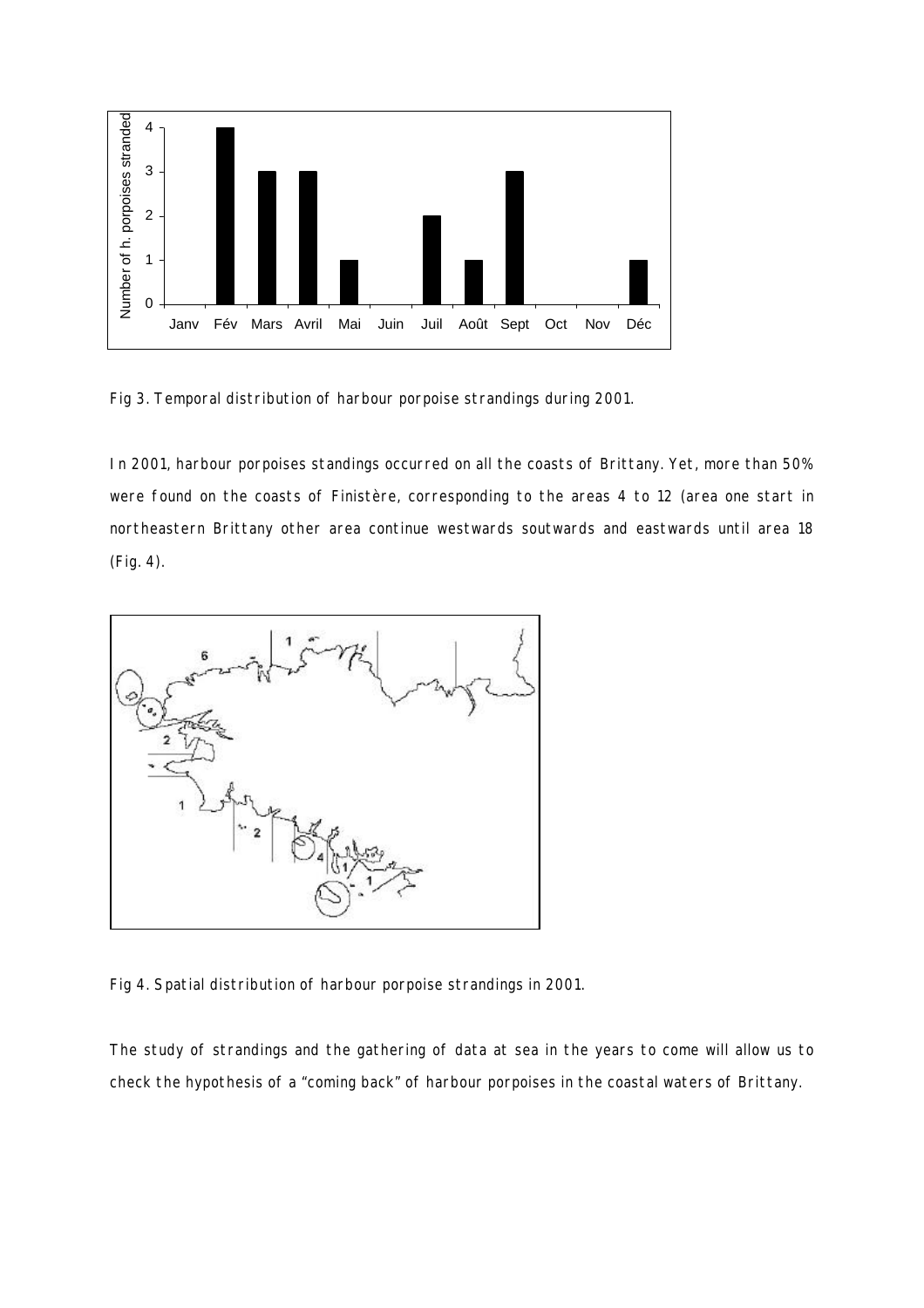#### **Geographical distribution**

In 2001, cetacean strandings were concentrated within three main areas (4, 10 and 15), representing more than 50% of the total number of individuals. Conversely, certain areas correspond to very low values below 1%. It is notably the Bay of Mont St Michel, Ouessant Island, the Cap Sizun area, Sein island and the Eastern part of Lorient. Several explanations can be proposed: configuration of the area (current, topography…) which does not favour stranding in the area, observation sheet returned to the national correspondent only, and no copy transferred to the regional co-ordinator, non availability of the local correspondent for a given stranding. This last hypothesis was checked for the sector 10 corresponding to the southern head of Finistère. In 2000, only 2 cetaceans had been found, whereas in 2001, the number was 27. Between these two years, a new correspondent was integrated, with increased availability to intervene.



Fig 4. Geographical distribution of cetacean strandings during 2001.

#### **By-catches**

In 2001, thirty one stranded cetaceans presented capture marks, with 17 individual displaying evident by catch wounds. During the past five years this number has considerably increased except in 1997, a year that remains exceptional (Fig. 6). Yet, if it is compared to the total number of cetacean strandings per year, it reveals that the proportion of animals displaying